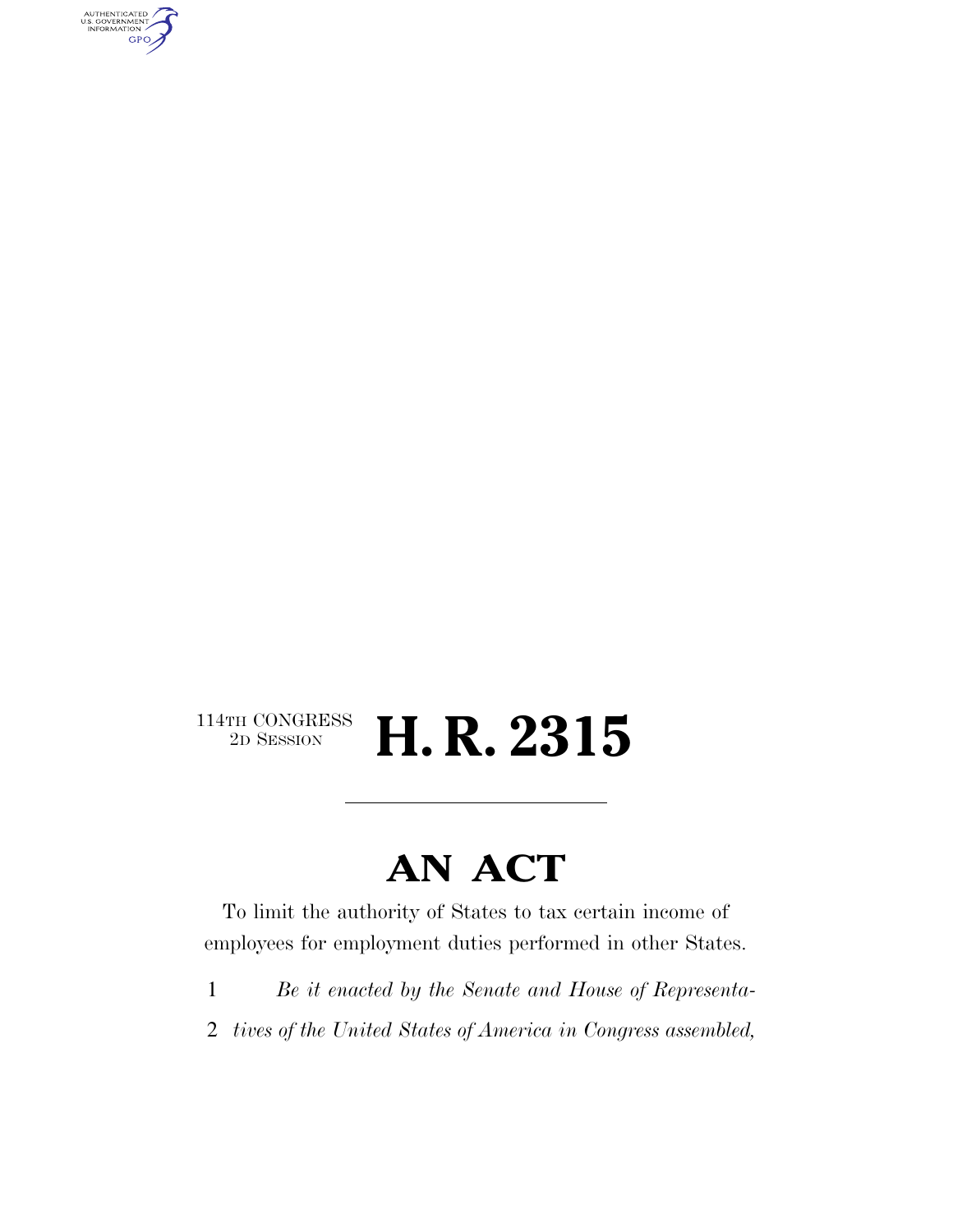#### **SECTION 1. SHORT TITLE.**

 This Act may be cited as the ''Mobile Workforce State Income Tax Simplification Act of 2015''.

### **SEC. 2. LIMITATIONS ON STATE WITHHOLDING AND TAX-ATION OF EMPLOYEE INCOME.**

 (a) IN GENERAL.—No part of the wages or other re- muneration earned by an employee who performs employ- ment duties in more than one State shall be subject to income tax in any State other than—

 (1) the State of the employee's residence; and (2) the State within which the employee is present and performing employment duties for more than 30 days during the calendar year in which the wages or other remuneration is earned.

 (b) WAGES OR OTHER REMUNERATION.—Wages or other remuneration earned in any calendar year shall not be subject to State income tax withholding and reporting requirements unless the employee is subject to income tax in such State under subsection (a). Income tax with- holding and reporting requirements under subsection (a)(2) shall apply to wages or other remuneration earned as of the commencement date of employment duties in the State during the calendar year.

 (c) OPERATING RULES.—For purposes of deter- mining penalties related to an employer's State income tax withholding and reporting requirements—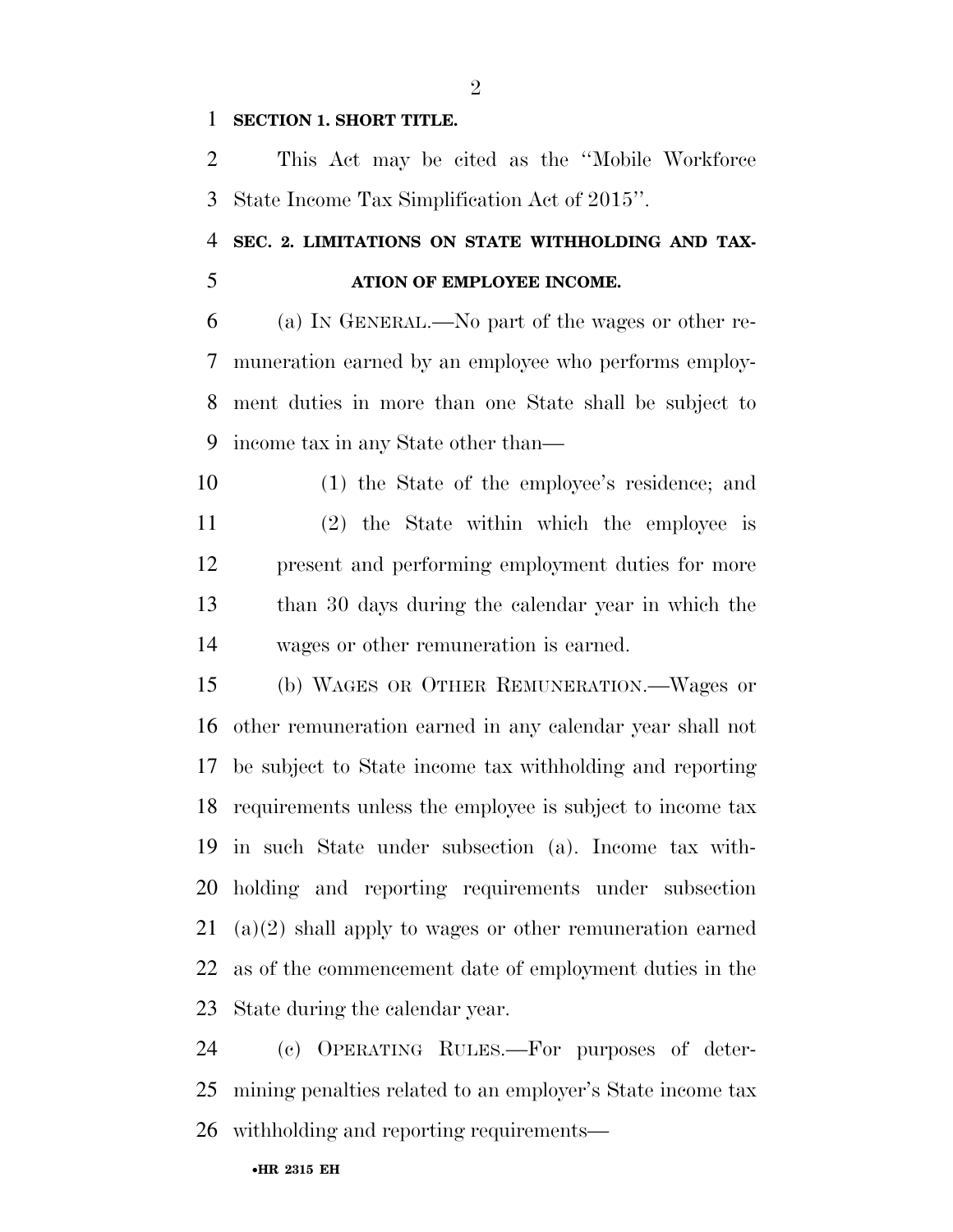| $\mathbf{1}$   | (1) an employer may rely on an employee's an-          |
|----------------|--------------------------------------------------------|
| $\overline{2}$ | nual determination of the time expected to be spent    |
| 3              | by such employee in the States in which the em-        |
| $\overline{4}$ | ployee will perform duties absent—                     |
| 5              | (A) the employer's actual knowledge of                 |
| 6              | fraud by the employee in making the determina-         |
| 7              | tion; or                                               |
| 8              | (B) collusion between the employer and the             |
| 9              | employee to evade tax;                                 |
| 10             | $(2)$ except as provided in paragraph $(3)$ , if       |
| 11             | records are maintained by an employer in the reg-      |
| 12             | ular course of business that record the location of an |
| 13             | employee, such records shall not preclude an employ-   |
| 14             | er's ability to rely on an employee's determination    |
| 15             | under paragraph $(1)$ ; and                            |
| 16             | $(3)$ notwithstanding paragraph $(2)$ , if an em-      |
| 17             | ployer, at its sole discretion, maintains a time and   |
| 18             | attendance system that tracks where the employee       |
| 19             | performs duties on a daily basis, data from the time   |
| 20             | and attendance system shall be used instead of the     |
| 21             | employee's determination under paragraph (1).          |
| 22             | (d) DEFINITIONS AND SPECIAL RULES.—For pur-            |
| 23             | poses of this Act:                                     |
| 24             | $(1)$ Day.—                                            |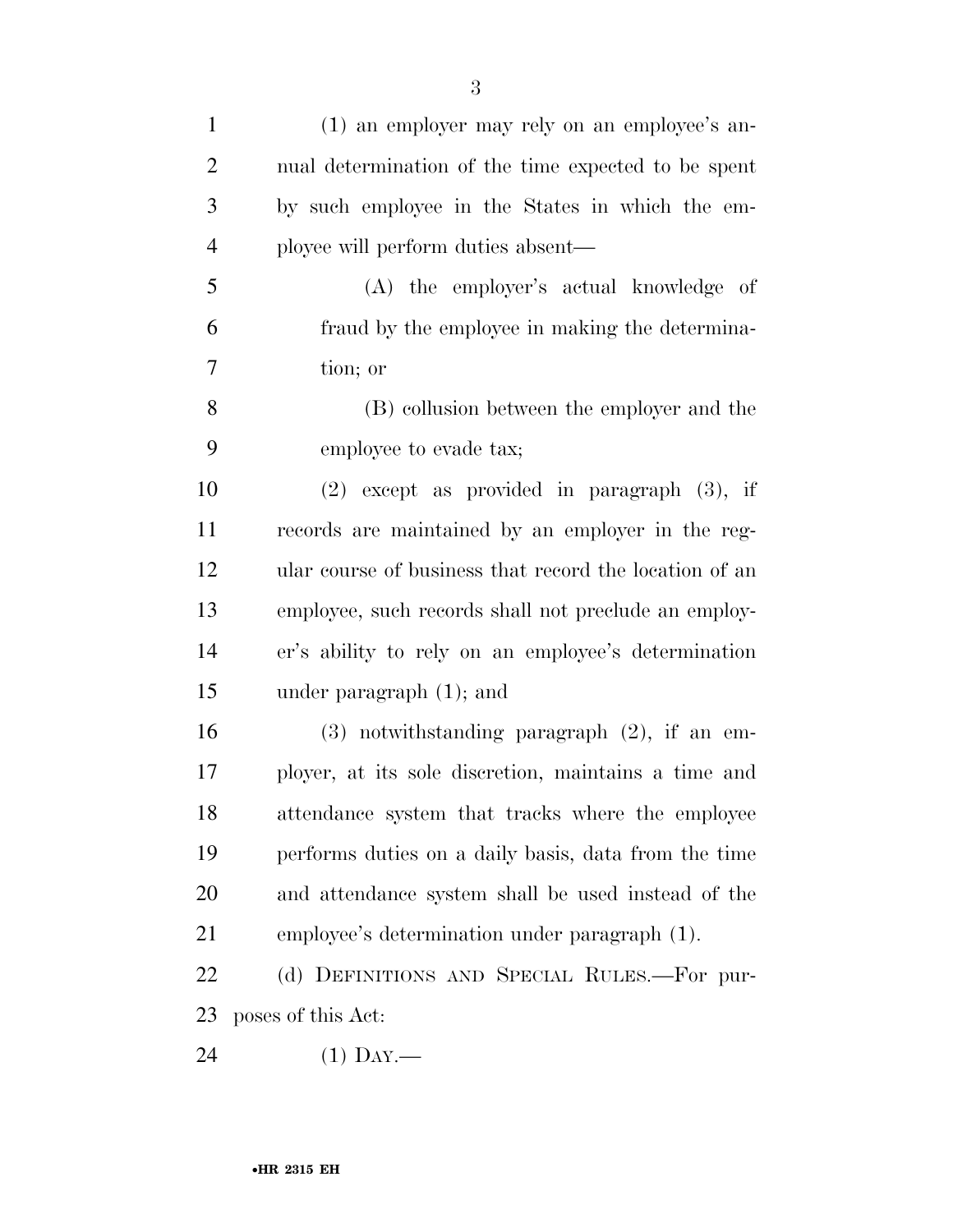(A) Except as provided in subparagraph (B), an employee is considered present and per- forming employment duties within a State for a day if the employee performs more of the em- ployee's employment duties within such State than in any other State during a day. (B) If an employee performs employment duties in a resident State and in only one non- resident State during one day, such employee shall be considered to have performed more of

11 the employee's employment duties in the non- resident State than in the resident State for such day.

 (C) For purposes of this paragraph, the portion of the day during which the employee is in transit shall not be considered in determining the location of an employee's performance of employment duties.

 (2) EMPLOYEE.—The term ''employee'' has the same meaning given to it by the State in which the employment duties are performed, except that the term ''employee'' shall not include a professional athlete, professional entertainer, or certain public figures.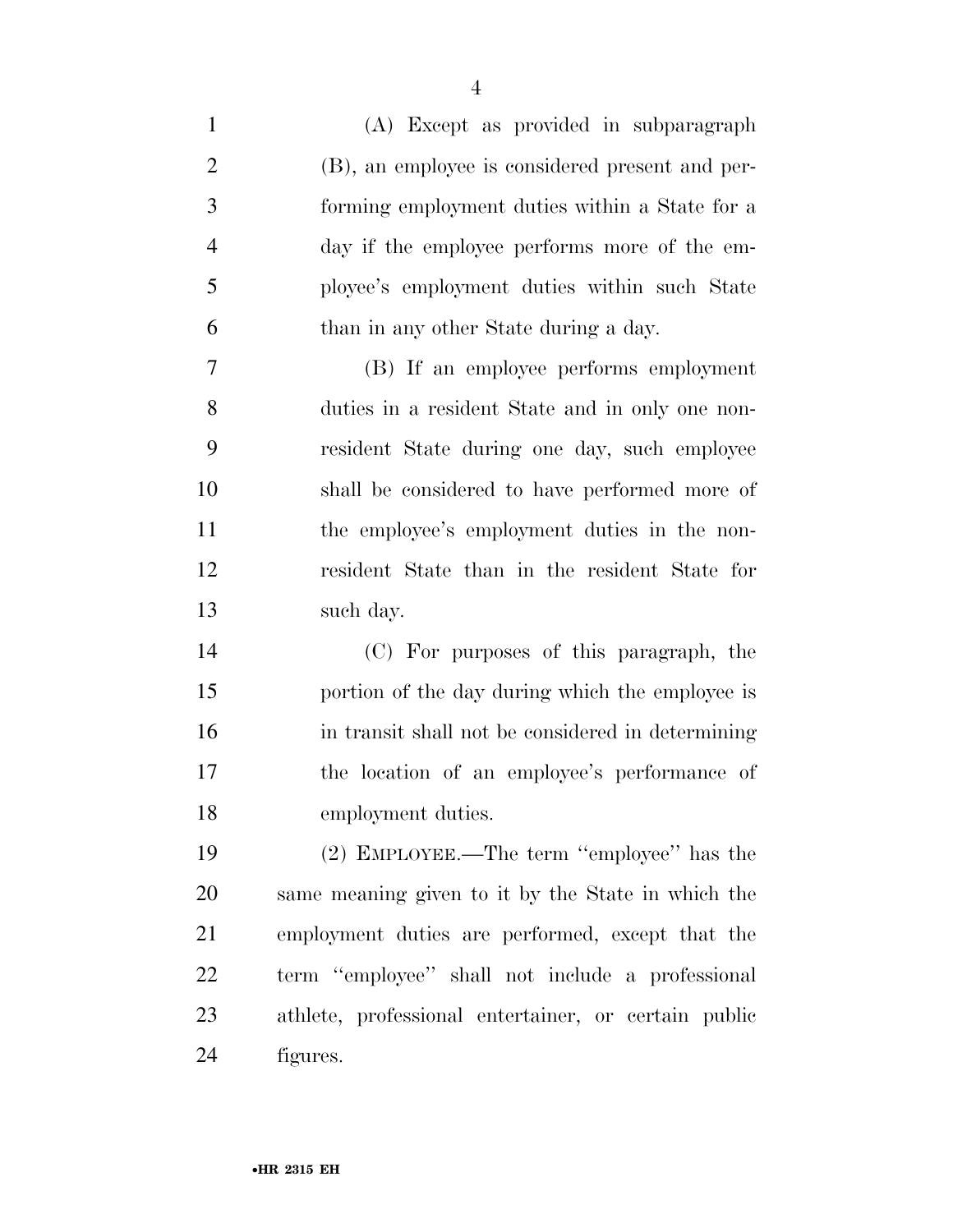(3) PROFESSIONAL ATHLETE.—The term ''pro- fessional athlete'' means a person who performs services in a professional athletic event, provided that the wages or other remuneration are paid to such person for performing services in his or her ca-pacity as a professional athlete.

 (4) PROFESSIONAL ENTERTAINER.—The term ''professional entertainer'' means a person who per- forms services in the professional performing arts for wages or other remuneration on a per-event basis, provided that the wages or other remuneration are paid to such person for performing services in his or her capacity as a professional entertainer.

 (5) CERTAIN PUBLIC FIGURES.—The term ''certain public figures'' means persons of promi- nence who perform services for wages or other remu- neration on a per-event basis, provided that the wages or other remuneration are paid to such person for services provided at a discrete event, in the na-ture of a speech, public appearance, or similar event.

 (6) EMPLOYER.—The term ''employer'' has the meaning given such term in section 3401(d) of the Internal Revenue Code of 1986 (26 U.S.C. 3401(d)), unless such term is defined by the State in which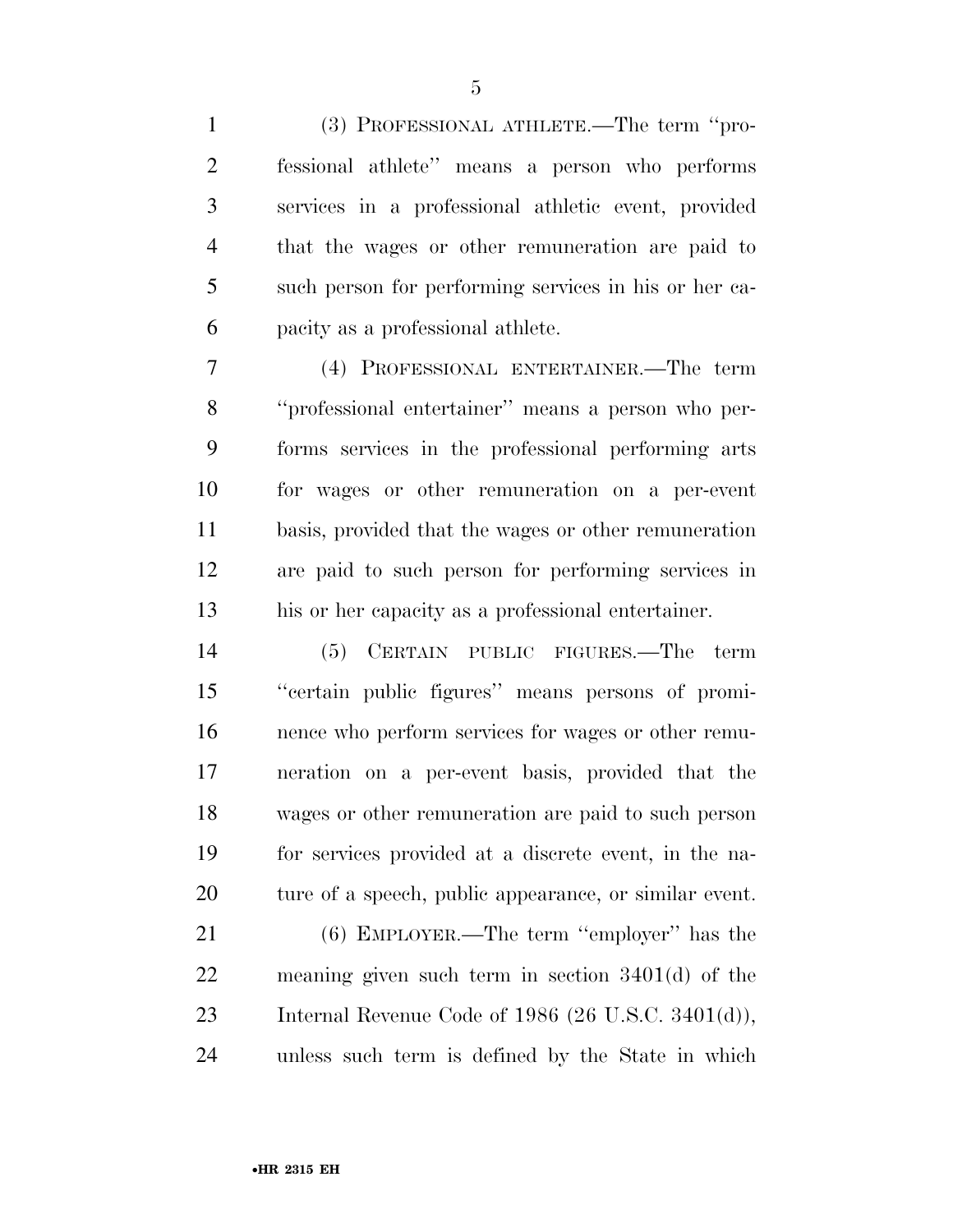| $\mathbf{1}$   | the employee's employment duties are performed, in     |
|----------------|--------------------------------------------------------|
| $\overline{2}$ | which case the State's definition shall prevail.       |
| 3              | (7) STATE.—The term "State" means any of               |
| $\overline{4}$ | the several States.                                    |
| 5              | (8) TIME AND ATTENDANCE SYSTEM.—The                    |
| 6              | term "time and attendance system" means a system       |
| 7              | in which-                                              |
| 8              | $(A)$ the employee is required on a contem-            |
| 9              | poraneous basis to record his work location for        |
| 10             | every day worked outside of the State in which         |
| 11             | the employee's employment duties are primarily         |
| 12             | performed; and                                         |
| 13             | (B) the system is designed to allow the em-            |
| 14             | ployer to allocate the employee's wages for in-        |
| 15             | come tax purposes among all States in which            |
| 16             | the employee performs employment duties for            |
| 17             | such employer.                                         |
| 18             | (9) WAGES OR OTHER REMUNERATION.—The                   |
| 19             | term "wages or other remuneration" may be limited      |
| 20             | by the State in which the employment duties are        |
| 21             | performed.                                             |
| 22             | SEC. 3. EFFECTIVE DATE; APPLICABILITY.                 |
| 23             | (a) EFFECTIVE DATE.—This Act shall take effect on      |
| 24             | January 1 of the 2d year that begins after the date of |
| 25             | the enactment of this Act.                             |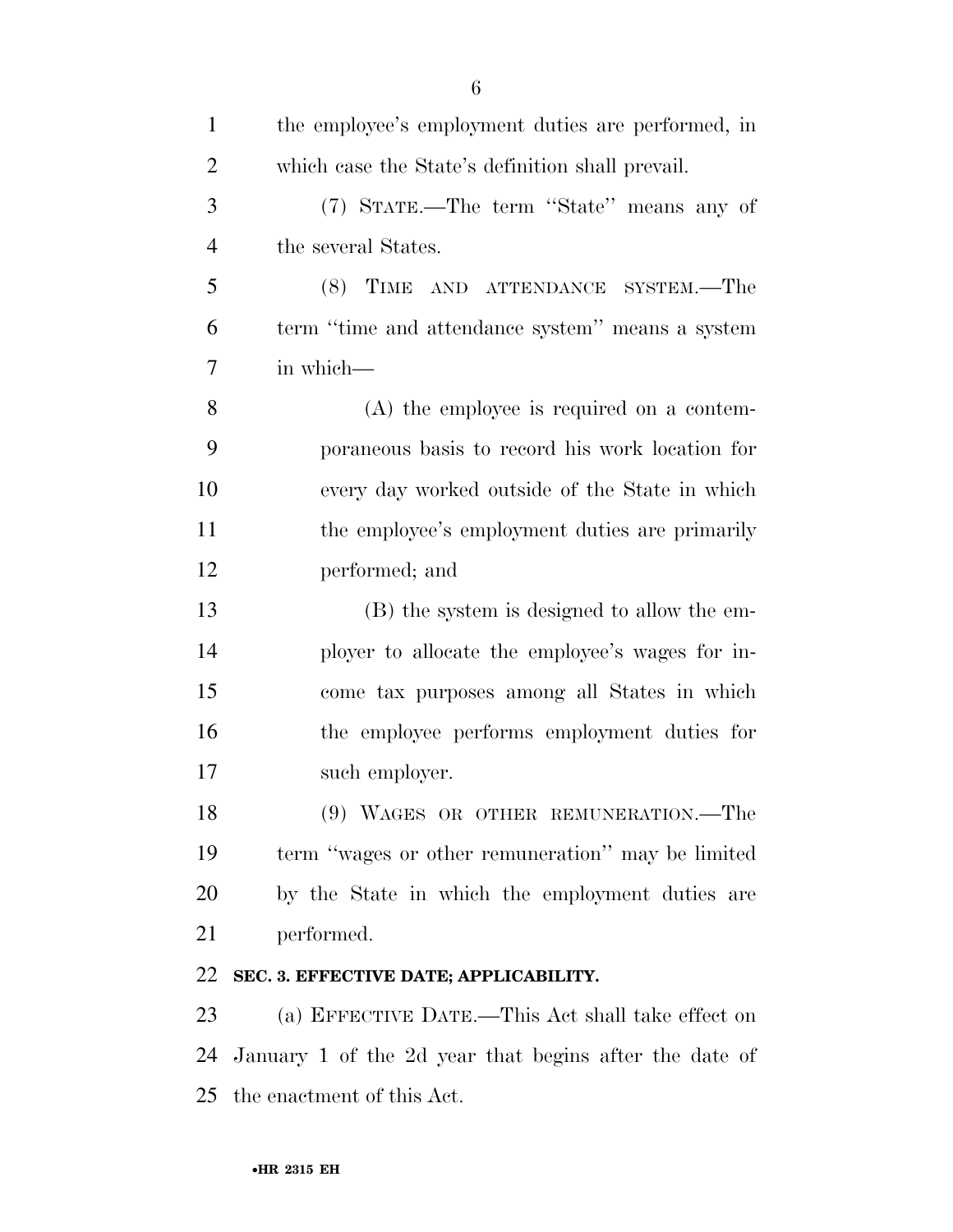1 (b) APPLICABILITY.—This Act shall not apply to any 2 tax obligation that accrues before the effective date of this 3 Act.

Passed the House of Representatives September 21, 2016.

Attest:

*Clerk.*